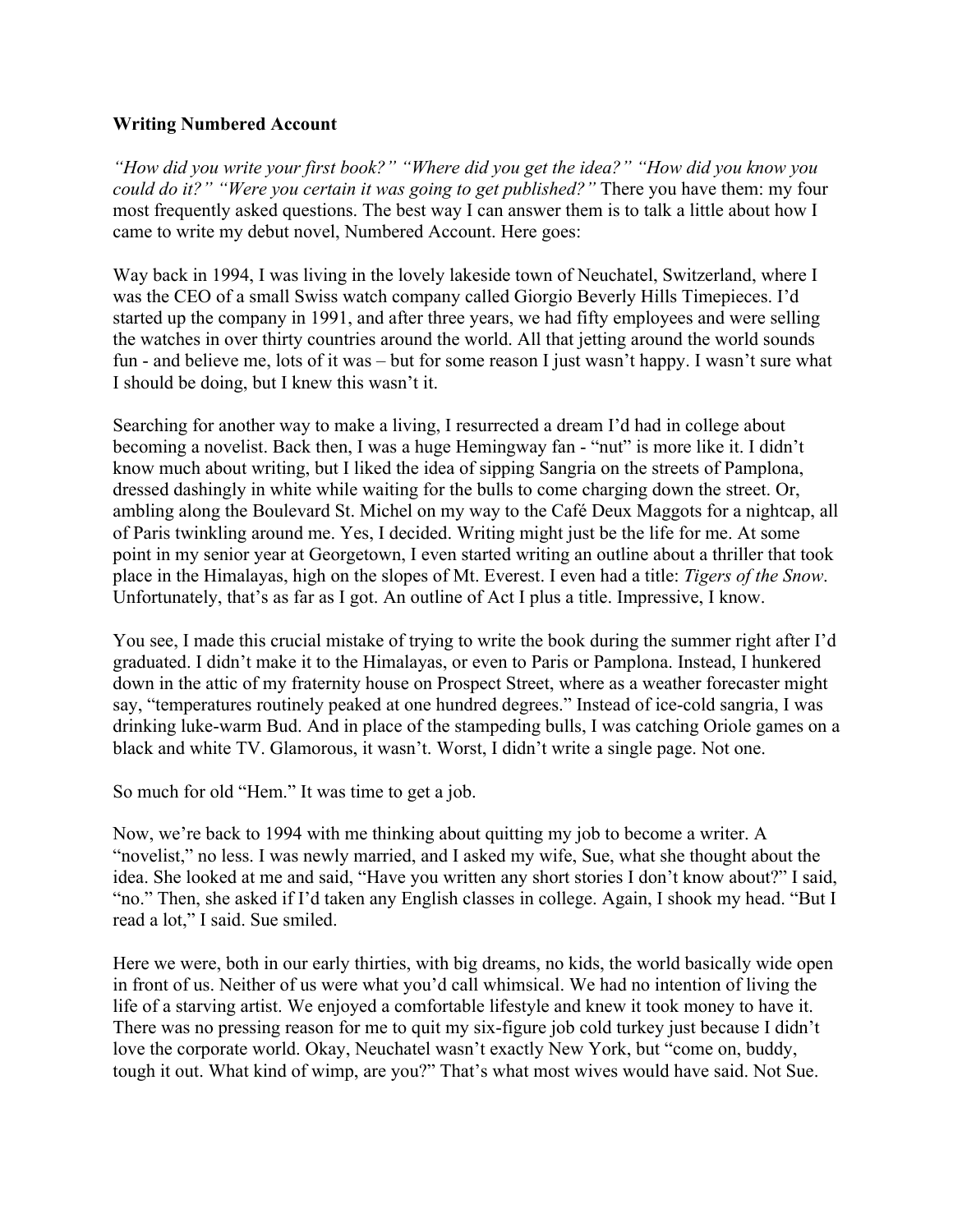Sue gave me a hug and said, "If you really think you can do this, I think you can, too."

I quit three months later. And a month after that, we moved to Austin, Texas, (one of my favorite places in the world!) where I'd done my MBA to give this writing thing a go. Now here comes my first rule about writing: Give yourself the chance to succeed.

Sue and I had saved enough money to give my "new career" about two years…if Sue worked, too, that is. With her resume, she landed a job at a place called Southwest Industries that owned Astroturf, the artificial grass that football players can't get enough of. In a short while, she was made head of their international sales department. While we weren't pulling in the big bucks, we weren't starving either. A little pressure was taken off my shoulders. I had my two years.

Here's rule two: Just write.

Every morning, I'd sit down at my desk no later than 8 AM and I'd work all day. That's right, a regular workday:  $8 - 5$ . Or more often:  $7 - 5:30$ . The discipline I'd acquired working in a Swiss bank, and later, founding my own company, came in handy. There is simply no substitute for hours strapped to a chair staring at a blank piece of paper. Remember what Mark Twain said about writing? "Apply back of pants to seat of chair." Well, it's true.

Newsflash: There is no muse. And if there is, she takes her own sweet time about showing up. It's my experience that she arrives sometime after you've cranked out about three pages and are finally building up something that resembles momentum.

So, where did I get my idea? From my experiences working at a large Swiss bank. In fact, I can pretty much pinpoint the moment it happened. You can find it in *Numbered Account*somewhere around page 75 in the paperback, the scene where Sterling Thorne, the American DEA agent, addresses the assembly of Swiss bankers. That meeting really happened. The agent's name wasn't Sterling Thorne, but everything else was pretty much verbatim. I remember standing there getting a shiver down my spine and thinking, "this would make an awesome book!" So there you go. It's really true what they say about writing what you know.

Nine months later, I had the first draft of the book. Six hundred double-spaced pages. One-inch margins. I took a long look at it and decided it needed work. Lots of it. January through April 1996 was spent rewriting the book in its entirety.

*Give yourself the chance to succeed.*

Just write.

Here's rule three. Be humble. Accept criticism in the spirit it is given. Enough people told me the book was good, but not great, that I knew it needed some reshaping. My butt went right back on my chair!

Then luck came my way. I was able to get the manuscript into the hands of a family friend named Farlan Myers. Farlan read the first fifty pages and thought it was good enough to show to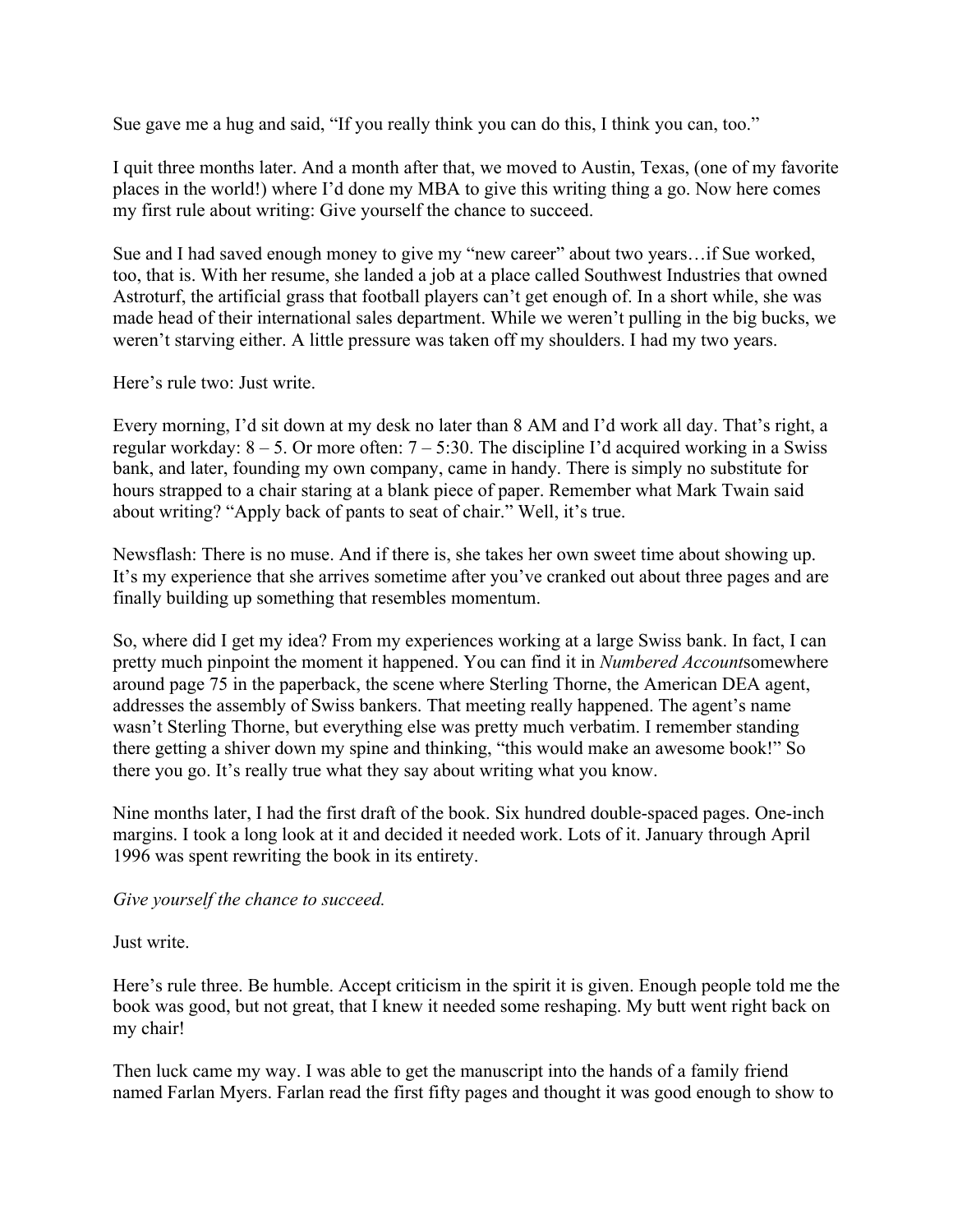a friend of his who knew a thing or two about writing. In fact, the friend was his boss at J. Walter Thompson advertising agency, a guy who wrote a little in his spare time. That man's name was James Patterson. Or as I call him, "Saint Jim."

Back then, Jim was still working full-time while writing the first of the Alex Cross books. I think he'd published *Along Came A Spider* and *Kiss The Girls* by the time he received my magnum opus. Here's the amazing thing: He actually read it. This man who not only ran one of the world's largest ad agencies, but woke up every morning at 4:30 to write another chapter or two of his novels, took the time to read a total stranger's work. Not all of it, to be sure, but enough to see that maybe this kid named Reich had a little talent. Emphasis on "little." That is what you call a "quality human being," or better yet, a "gentleman."

One day in early May, I get a phone call from Jim telling me that he'd read some of the book and enjoyed it enough to break his long held rule about recommending another writer to his agent, Richard Pine. (Editorial note: insert cardiac arrest scene HERE.) Ten minutes later, I got a call from New York. It was Richard telling me that he, too, had read the book and that he wanted to be my agent.

That was a no brainer!

(An aside about publishing: Agents are crucial. They are keepers of the keys to the kingdom. A good agent can make you. A bad one can break you. But also remember this: if you can't write, no agent can help you. Contrary to popular myth, literary agents are not rude, stuck-up snobs who wouldn't know a good book if it bit them in the you-know-what. In fact, agents are probably the kindest, most passionate, and helpful people you will meet in the industry. Together, a writer and an agent make a team of one. And by the way, they are dying to lay their eyes on saleable manuscripts. Richard tells me that he can spot a writer with talent inside of two pages. And, if he's got a story to tell inside of five.)

I guess that leads to another rule. Don't ask what number, I've lost count. Make sure your work is as good as it can be before you show it to a professional. You only make a first impression once.

Okay so back to the story.

Richard Pine was now my agent. Little did I know that my work had only just begun. Between May, 1996, and January, 1997, we (and I say "we" because Richard was there every paragraph of the way) rewrote *Numbered Account* at least five times. My first problem was that my hero, Nicholas Neumann, didn't quite speak as an American should. I remember Richard's comment. I paraphrase:

"Chris, this guy Neumann, he's an American right?"

"Yeah."

"A Marine, too?"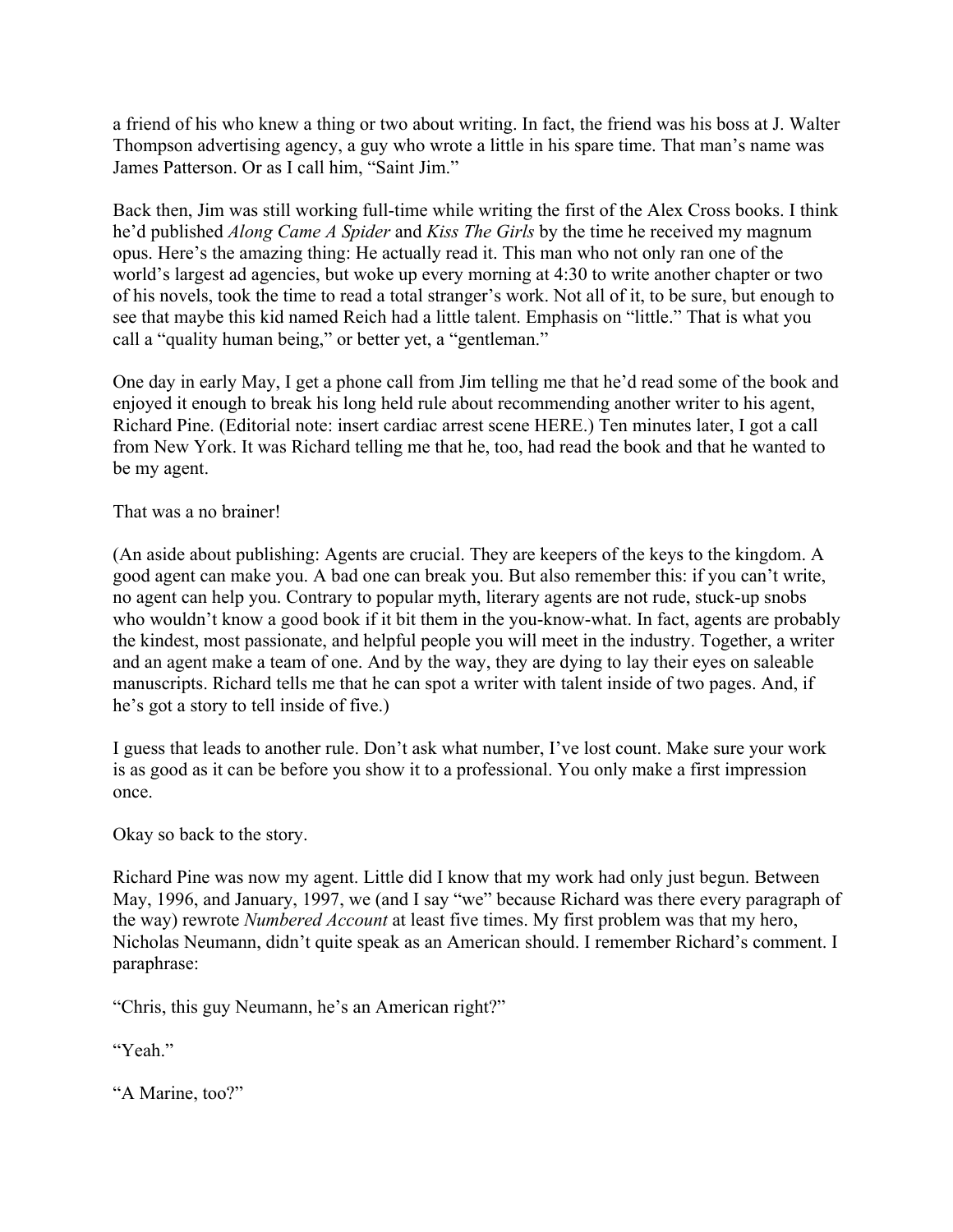"Yeah."

"Then why in the world does he sound like Lord Peter \*%\$#!! Wimsey?"

"Oops."

Credit my love of John le Carre, Ken Follett, Frederick Forsyth, and all things British. How else was a hero supposed to talk but like George Smiley?

John Irving says that "anyone can write a novel. Only a writer can re-write one." Or something to that effect. Regardless, it's true. The way to make your bones in this business is through rewriting your work. And rewrite and rewrite. By the time, I finished*Numbered Account*, I could have recited it verbatim for Books on Tape. And don't ever ask me if I re-read my work for fun. Believe me, if a writer's done his job, he never wants to see a finished book again. I read Nelson DeMille for fun. Mine are work.

So anyway, there we were in late January 1997. I'd sent in my manuscript to Richard (again) and was awaiting his comments. I called him on a cold, wet Tuesday morning from Austin and asked snarkily, "So, what's wrong with it this time?"

A (snarky) pause. "Nothing. That's why I sent it out to auction."

I swallowed. Hard. Then I asked what exactly he meant. You see, during all this time, I'd never really gotten around to asking to whom he hoped to sell it, or for how much. None of that seemed important. The book was the only thing that mattered. *Just write.*

That week passed by slowly. The word, "glacial" comes to mind. To make matters worse, Sue was feeling dreadful. Some kind of stomach thing going around. On Thursday, she showed her face at my office door. In her hand she was holding something that looked suspiciously like an EPT. If you don't know what those initials mean, you won't appreciate the story. And for some reason, she was smiling. "Chris, we're pregnant." I smiled back, of course, but my stomach started doing cartwheels.

We'd just spent the rest of our savings on a new house, my wife was pregnant, and my agent had disappeared into the wilds of Manhattan without a trace. No one, it appeared, was interested in buying the book.

The rest of Thursday came and went. Then Friday.

Finally, at three o'clock, Richard called. "Chris, it's Richard."

"I know who it is." To this date, I maintain that I was as cool as a cucumber. Richard has mentioned something about me sounding like I was having a nervous breakdown.

"I have some news," he went on. Did I mention that he's a cruel man?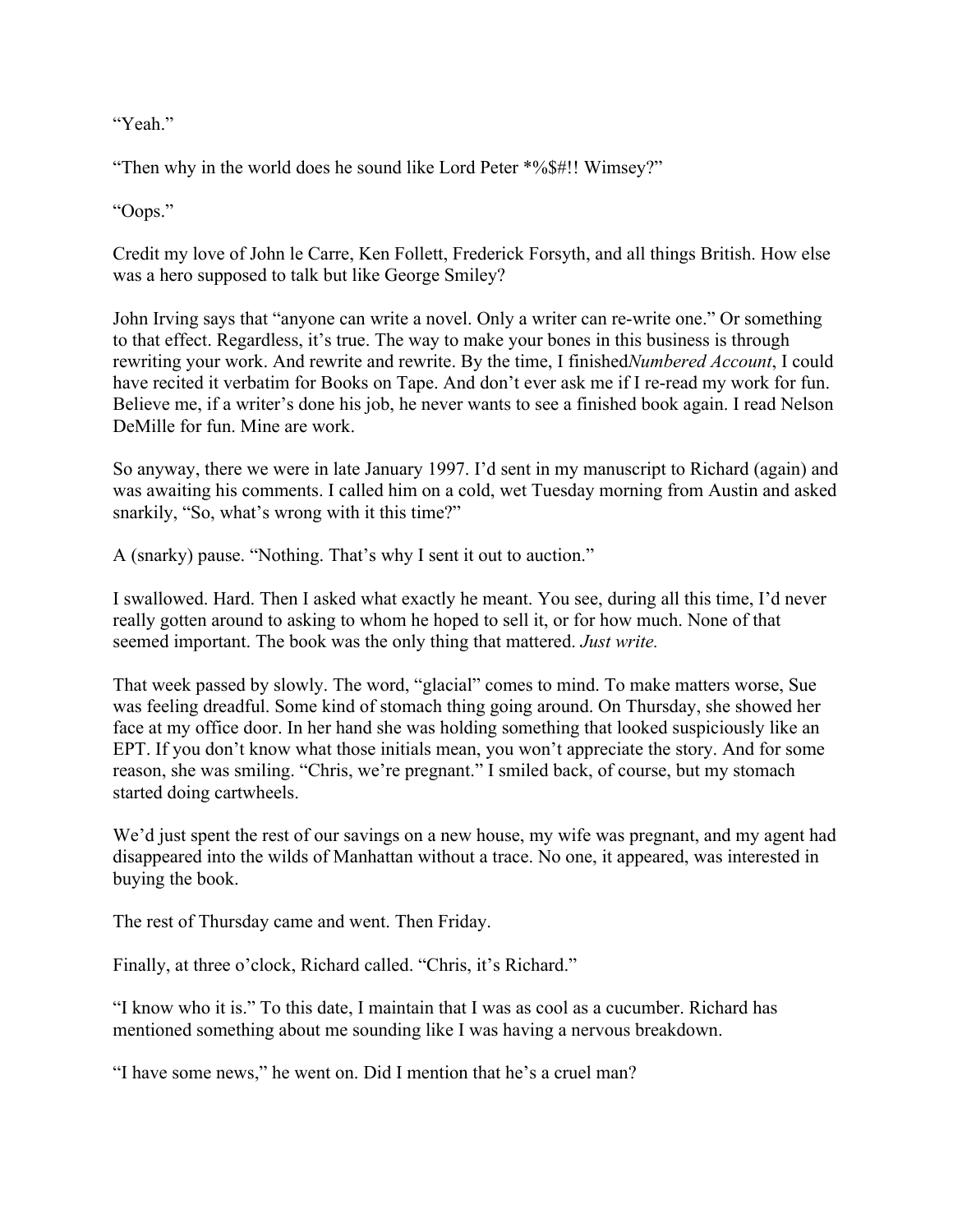"Yes?"

"We sold the book."

"We did? I mean, 'you did?""

"To Delacorte for \$750,000."

*Screeech!* The world actually stopped. I swear it to this day. Everything froze. I can still see myself holding the phone in my kitchen at our new home on Pickfair Drive in Austin, Texas. It was dreary outside, and I'm certain that the clock read 3:13. Then everything started back up, and now things we're going fast. Richard told me that he'd sold the book to Leslie Schnur at Delacorte and that she'd be calling in a while to introduce herself. I think he also told me to calm down. He didn't want Leslie thinking that I was some kind of nut.

I replaced the receiver. I took one calm step. Then another. And then, I broke into a run across the kitchen, across the living room, and into the bedroom where Sue was resting. I leaped onto the bed and started jumping up and down.

"Sue, we sold the book. We sold the book. For \$750,000!"

Embarrassing behavior, I know, for a thirty-five-year-old man with degrees from several prestigious institutions of higher learning. The gnomes in Zurich would not have been pleased.

But, I couldn't have cared less. I jumped. I screamed. I broke down and cried.

Finally, Sue said, "Honey, would you please stop jumping on the bed. You're making me sick!"

Fast forward one year. Today Show. Tom Snyder. *Forbes* Magazine. Starred PW review. (Other less glowing reviews…but who cares about them?!)

*Numbered Account* debuted at #13 on "the List," as we, in the know, call the *New York Times* Bestseller List. It stayed on the list for six weeks, going as high as #9. Better yet, it kept on selling for months. The paperback did even better, and to this day, that darned book has sold somewhere north of a million copies.

I'll answer those four questions now.

I sat my butt in a chair and did it.

Half from my life. Half from my imagination. (Did I mention that I read a lot?)

I just knew.

And, yes.